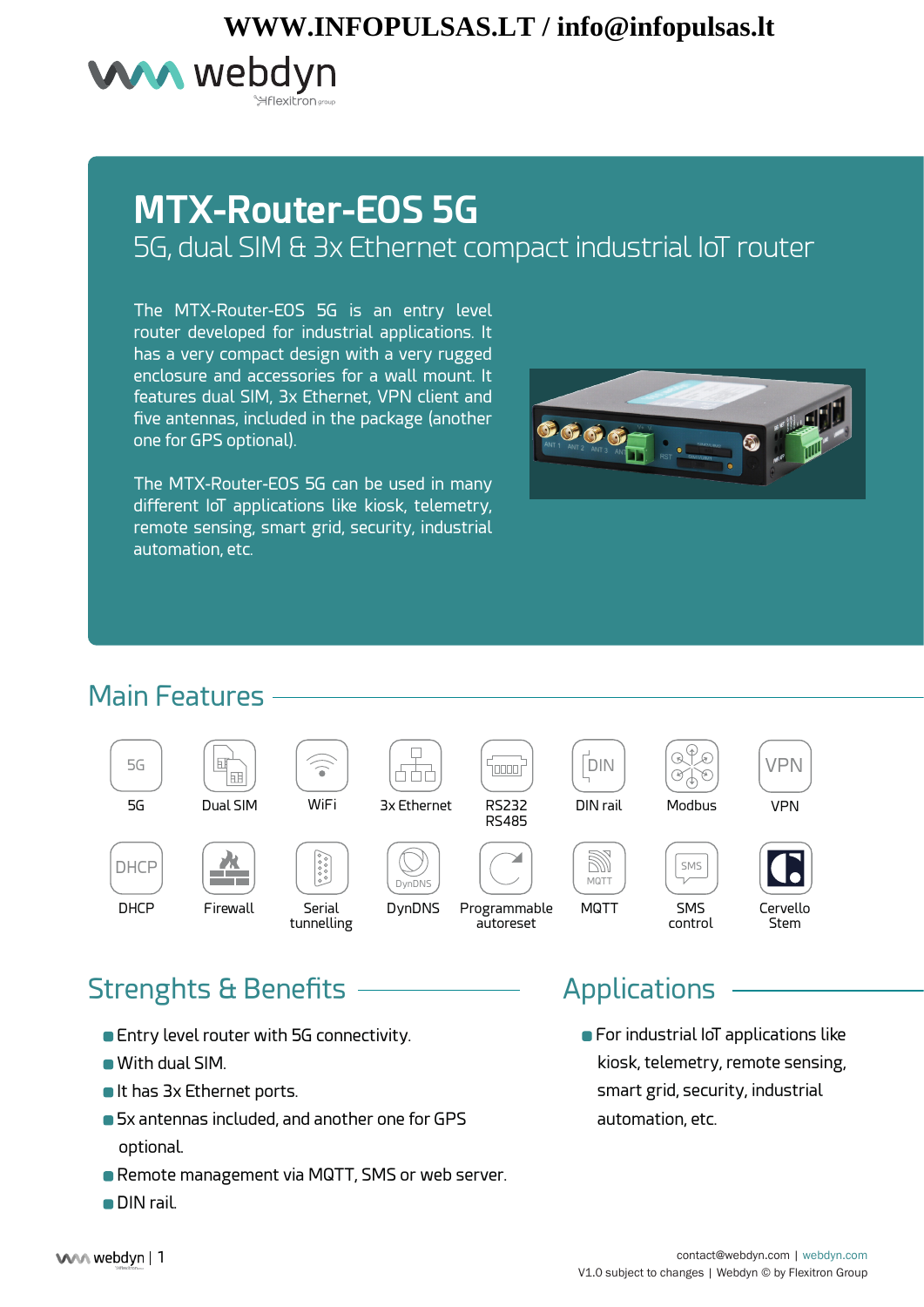## **Specifications**

### Router-EOS 5G

**5G NR:** 3GPP Release 15 NSA/SA operation, Sub-6 GHz **5G NR NSA:** n38/n41/n77/n78/n79 **5G NR SA:** n1/n2/n3/n5/n7/n8/n12/n20/n25/n28/n38/n40/n41/n48\*/n66/n71/n77/n78/n79 **LTE-FDD:** B1/B2/B3/B4/B5/B7/B8/B12/B13/B14/B17/B18/B19/B20/B25/B26/B28/B29/B30/B32/B66/B71 **LTE-TDD:** B34/B38/B39/B40/B41/B42/B43/B48 **LAA:** B46 **UMTS WCDMA:** B1/B2/B3/B4/B5/B8/B19

**5G NR:** 3GPP Release 15 NSA/SA operation, Sub-6 GHz **MIMO DL:** 4 × 4 MIMO on n1/n2/n3/n7/n25/n38/n40/n41/n48\*/n66/n77/n78/n79 **MIMO UL:** 2 × 2 MIMO on n41/n77/n78/n79

**LTE Category** DL Cat 16/ UL Cat 18 **DL 4 × 4 MIMO** B1/B2/B3/B4/B7/B25/B30/B32/B34/B38/B39/B40/B41/B42/B43/B48/B66

### **Interfaces**

- **5G** connectivity
- **3x Ethernet 10/100 BaseT**
- **1x COM (RS232 or RS485)**
- WiFi 802.11 b/g/n
- GPS (optional)





### **Connectors**

- **4x SMA F antenna connectors: 5G**
- **1x SMA F RP antenna connector: WiFi**
- **1x SMA F antenna connector: GPS** (optional)
- **3x RJ45: Ethernet 10/100 BaseT**
- **1x terminal block: RS232/485**
- **Dual SIM card**
- **DC** power terminal block: power input

### **Characteristics**

- **Status LEDs**
- **DIN** rail
- DC input: 9-35 Vdc Phoenix type
- **Temperature range: -35 75°C**
- Dimensions: 115x97x24mm
- Weight: 390gr.
- Certifications: CE, FCC, RoHS, ISO9001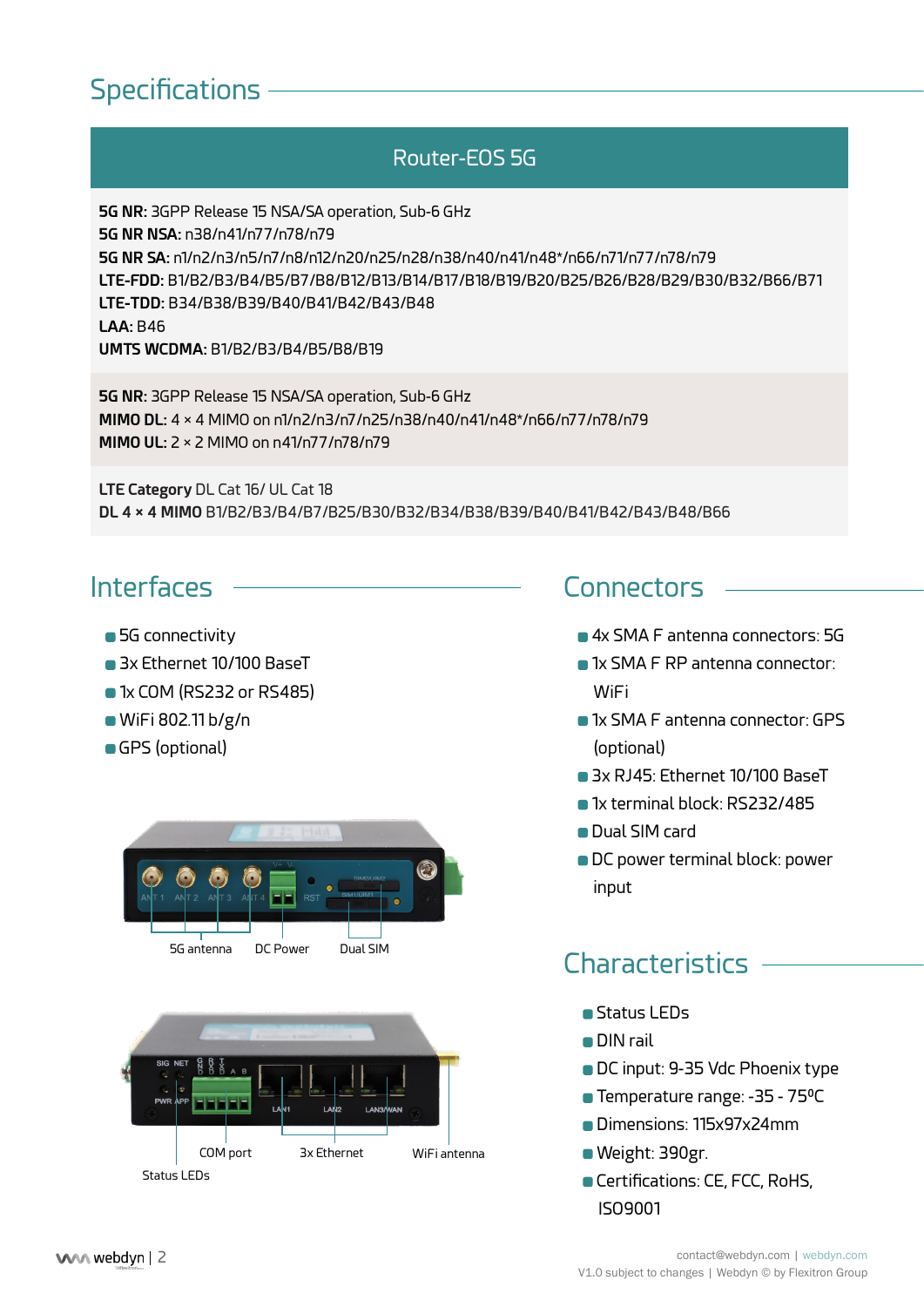### Software Features

- **DHCP** server
- **NAT/IP** firewall
- **Serial tunnelling**
- Multiple DDNS provider supported
- Automatic data sending (MQTT)
- Schedule reboot, schedule online and off-line
- **SMS** control
- Remote management (web, SSH, Telnet)
- **Remote firmware upgrade**

# Packing List Included

- **DIN rail and wallmount kits**
- **Ethernet cable**
- WiFi antenna
- **6** 5G antennas

### References

#### **PRODUCTS**

MTX-Router EOS 5G WiFi **000502300054**